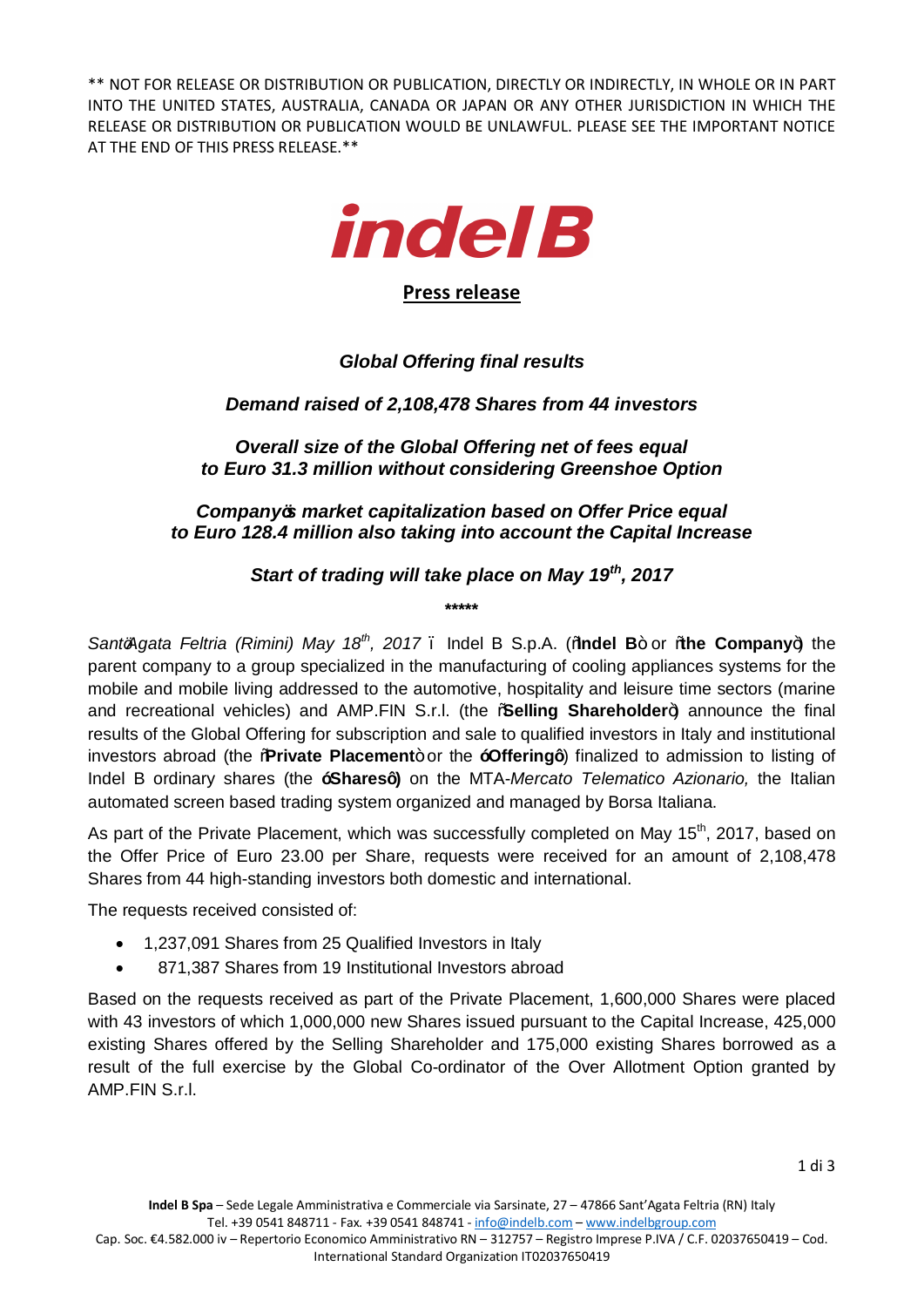Such Shares were allocated as follows:

- 931,000 Shares with 25 Qualified Investors in Italy
- · 669,000 Shares with 18 Institutional Investors abroad

No Shares were purchased by the Banks Syndicate as a result of the underwriting commitments.

Following the completion of the Offering the Company market capitalization based on the Offer Price is equal to Euro 128.4 million also taking into account the Capital Increase.

The total proceeds from the Offering based on the Offer Price net of the fees due to the Banks and without considering the possible exercise of the Greenshoe Option are equal to Euro 31.3 million of which Euro 22.0 million deriving from the subscription of the Shares issued pursuant to the Capital Increase and Euro 9.3 million from the sale of the Shares offered by the Selling Shareholder.

The Start of trading of the Shares on the MTA-*Mercato Telematico Azionario,* the Italian automated screen based trading system organized and managed by Borsa Italiana, has been scheduled by Borsa Italiana on Friday, May 19<sup>th</sup>, 2017. The Shares settlement will occur on the same date.

The Global Co-ordinator and Joint Bookrunner of the Offering is Banca IMI S.p.A. (Intesa Sanpaolo Group), which is also acting as Sponsor. Banca Akros S.p.A. is the Joint Bookrunner of the Offering, whereas Emintad Italy S.r.l. is acting as Financial Advisor to the Company.

The Company has appointed Studio Grimaldi as its legal advisors, whereas Studio RCC is acting as legal advisor to the Global Co-ordinator, Joint Bookrunners and Sponsor. PricewaterhouseCoopers S.p.A. are Indel B<sup>\$</sup> independent auditors. Studio Marchionni & Partners acted as Indel B Groupos tax advisors.

**\* \* \***

#### *Disclaimer*

*These materials may not be published, distributed or transmitted in the United States, Canada, Australia or Japan. These materials do not constitute an offer of securities for sale or a solicitation of an offer to purchase securities (the "Shares") of Indel B S.p.A. (the "Company") in the United States, Italy or any other jurisdiction. The Shares of the Company may not be offered or sold in the United States absent registration or an exemption from registration under the U.S. Securities Act of 1933, as amended (the "Securities Act"). The Shares of the Company have not been, and will not be, registered under the Securities Act.*

*Questo materiale non può essere pubblicato, distribuito o trasmesso negli Stati Uniti, Canada, Australia o Giappone. Questo materiale non costituisce un'offerta di vendita di titoli o la sollecitazione di un'offerta di acquisto di titoli (le "Azioni") di Indel B S.p.A. (la "Società") negli Stati Uniti, in Italia o in qualsiasi altra giurisdizione. Le Azioni della Società non possono essere offerte o vendute negli Stati Uniti senza registrazione o una esenzione dall'obbligo di registrazione ai sensi dello* U.S. Securities Act *del 1933, come modificato (il* "Securities Act"). *Le Azioni della Società non sono state e non saranno registrate ai sensi del* Securities Act*.*

**\* \* \***

*Indel B S.p.A., based in Sant'Agata Feltria (Rimini), is controlled by AMP.FIN S.r.l., fully owned by the Berloni family. Indel B S.p.A. is the parent company to a major global group with a 50-year-old history in mobile refrigeration technology for applications in the automotive and leisure time segments and refrigeration for the hospitality market. The Company also manufactures parking air cooling systems for industrial vehicles and other cooling appliances, primarily wine cellars and small refrigerators for storing*